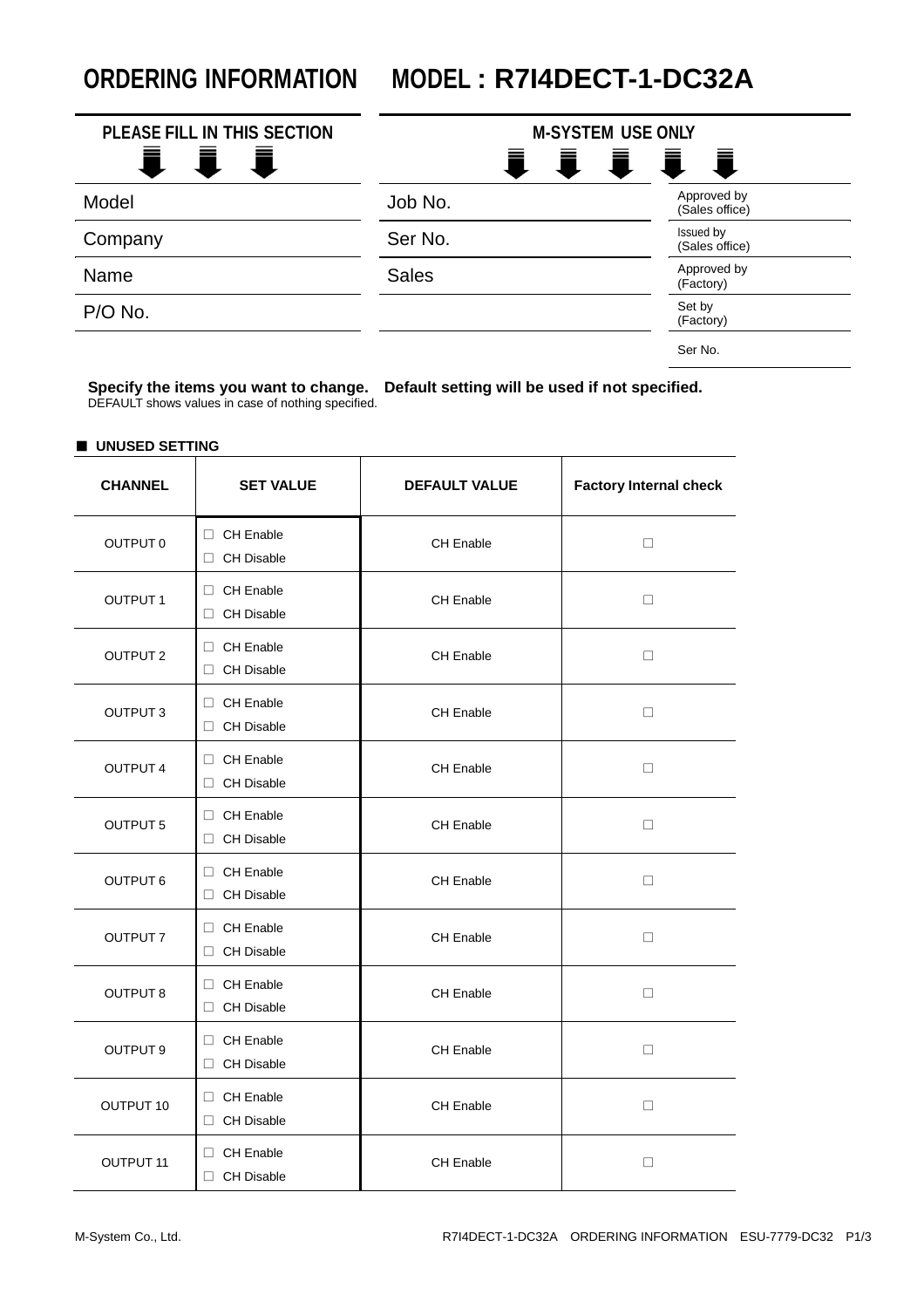| <b>CHANNEL</b>   | <b>SET VALUE</b>                 | <b>DEFAULT VALUE</b> | <b>Factory Internal check</b> |  |
|------------------|----------------------------------|----------------------|-------------------------------|--|
| OUTPUT 12        | □ CH Enable<br>□ CH Disable      | CH Enable            | □                             |  |
| OUTPUT 13        | □ CH Enable<br>□ CH Disable      | CH Enable            | □                             |  |
| OUTPUT 14        | □ CH Enable<br>□ CH Disable      | CH Enable            | □                             |  |
| OUTPUT 15        | CH Enable<br>$\Box$ CH Disable   | CH Enable            | □                             |  |
| <b>OUTPUT 16</b> | □ CH Enable<br>□ CH Disable      | CH Enable            | □                             |  |
| OUTPUT 17        | □ CH Enable<br>□ CH Disable      | CH Enable            | □                             |  |
| OUTPUT 18        | □ CH Enable<br>□ CH Disable      | CH Enable            | □                             |  |
| OUTPUT 19        | □ CH Enable<br>$\Box$ CH Disable | CH Enable            | □                             |  |
| OUTPUT 20        | □ CH Enable<br>$\Box$ CH Disable | CH Enable            | □                             |  |
| OUTPUT 21        | □ CH Enable<br>$\Box$ CH Disable | CH Enable            | □                             |  |
| OUTPUT 22        | □ CH Enable<br>$\Box$ CH Disable | <b>CH Enable</b>     | □                             |  |
| OUTPUT 23        | □ CH Enable<br>□ CH Disable      | CH Enable            | □                             |  |
| OUTPUT 24        | CH Enable<br>□ CH Disable        | CH Enable            | □                             |  |
| OUTPUT 25        | CH Enable<br>□ CH Disable        | CH Enable            | $\Box$                        |  |
| OUTPUT 26        | CH Enable<br>□ CH Disable        | CH Enable            | □                             |  |
| OUTPUT 27        | $\Box$ CH Enable<br>□ CH Disable | CH Enable            | □                             |  |
| OUTPUT 28        | □ CH Enable<br>$\Box$ CH Disable | <b>CH Enable</b>     | □                             |  |
| OUTPUT 29        | □ CH Enable<br>$\Box$ CH Disable | CH Enable            | □                             |  |
| OUTPUT 30        | CH Enable<br>□ CH Disable        | CH Enable            | □                             |  |